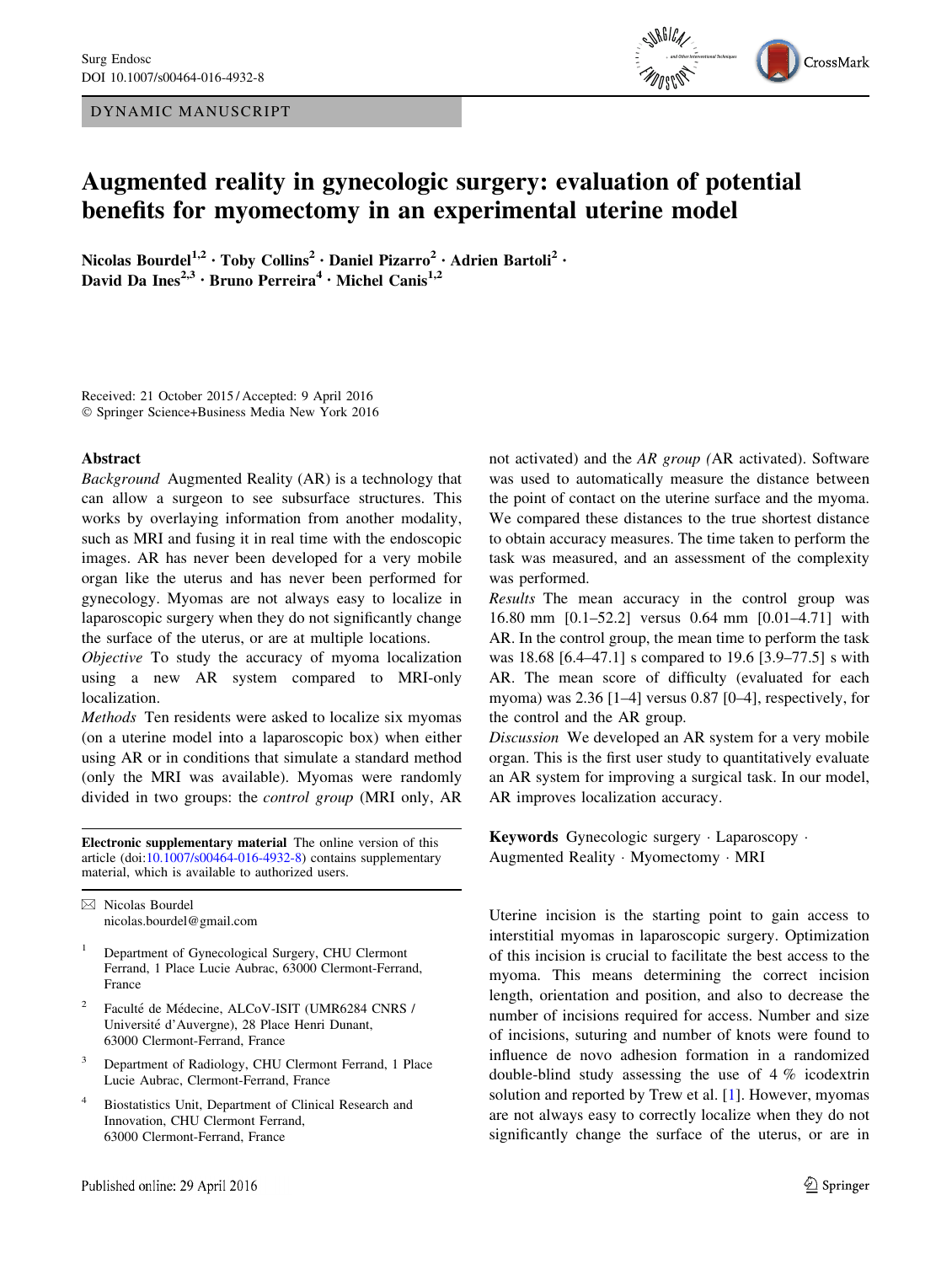multiple locations [\[2](#page-4-0)]. MRI (magnetic resonance imaging) provides a good cartography of myomas; however, using it for intra-operative navigation remains challenging. Augmented Reality (AR) is a technology that can allow a surgeon to see subsurface structures in an endoscopic video [\[3–5](#page-4-0)]. This works by overlaying information from another modality, such as MRI and fusing it in real time with the endoscopic images [[3–7\]](#page-4-0). AR systems have been successfully developed to assist surgical procedures including adrenalectomy [\[3](#page-4-0)], prostatectomy [\[7](#page-4-0)], liver resection [\[4](#page-4-0), [8\]](#page-4-0) and neurosurgery [[9\]](#page-5-0). However, AR has never been attempted on a very mobile organ like the uterus and has never been developed for gynecology. As the first AR system for uterine surgery, we targeted assisted laparoscopic myomectomy. Our objective was to test our system for its potential benefit for myomectomy by answering the question: Can we localize small sized intramural myomas more accurately using an Augmented Reality (AR) system?

## Materials and methods

AR software (supplemental material: video 1): We have developed an intra-operative myoma visualization system based on AR [[10\]](#page-5-0). Two phases are necessary: the segmentation phase and the fusion phase. In the segmentation phase, the outer surface of the uterus and myomas are delimited (segmented) in the preoperative MRI by the radiologist and a 3D mesh model is constructed (Fig. 1). This 3D model is then automatically positioned (or "aligned") and fused with the laparoscopic image of the uterus in real time (real-time fusion phase) [\[10](#page-5-0)] (Fig. 1, supplemental material: video 1). The fusion gives the impression that the uterus is semitransparent and the surgeon can see the exact location of the myoma inside it. The fusion stage is fully automatic. In vivo accuracy results were reported showing that the system could correctly align the uterus to within  $\pm$  1 mm despite the movement of the uterus. The system was shown to be robust to other challenges including occlusion with surgical tools, rapid camera motion and motion blur. Our algorithms run on a standard PC with a GPU equipped graphics card [\[10](#page-5-0)].

Synthetic uterus model We used a synthetic 3D printed uterus model with the typical shape of the uterus during laparoscopy, after insertion of a uterine manipulator. We applied a realistic texture to the model by texture mapping it with five images of a real uterus. The model was printed in color with a Z-Corp multicolor 3D printer (3D Systems Rock Hill, USA). The synthetic uterus was inserted into a pelvic trainer box; a laparoscope (Karl Stortz 10-mm HD laparoscope) was inserted through one trocar and a laparoscopic pointing instrument through a second trocar (Fig. [3\)](#page-2-0).

Myomas We simulated six synthetic myomas (Fig. [2](#page-2-0)). These were modeled as 20-mm spheres and positioned within the uterine wall. The distance of the myomas to the outer surface of the uterus varied between 3 and 30 mm. For each myoma, a synthetic MRI was created (sagittal, axial and coronal slices, supplemental material Fig. 1). The synthetic MRI has the ability to recreate the different slices available in clinical practice.

Measures The objective was to evaluate how accurately surgeons could localize the myomas when either using the AR system or in conditions that simulate the gold standard method (where only the MRI was available for the surgeon). Ten residents trained in laparoscopy and in interpreting MRI were asked to perform a measurable task: to touch with the laparoscopic pointing instrument where on the uterine model surface (point of contact) that they believed was the closest point to the myoma (Fig. [3\)](#page-2-0). Each resident performed the task six times (one time for each myoma). For three of the myomas, AR was activated, and for the other three AR was deactivated. This was done by dividing the six myomas into two sets of size three [set 1 (myomas 1, 4 and 6) and set 2 (myomas 2, 3 and 5)]. The use of AR for set 1 or 2 was randomly determined for each resident. We refer to the ''control group'' as the all the tasks performed without the AR system (30 myomas: three



Fig. 1 Overview of AR system for visualizing the locations of myomas in laparoscopic video of the uterus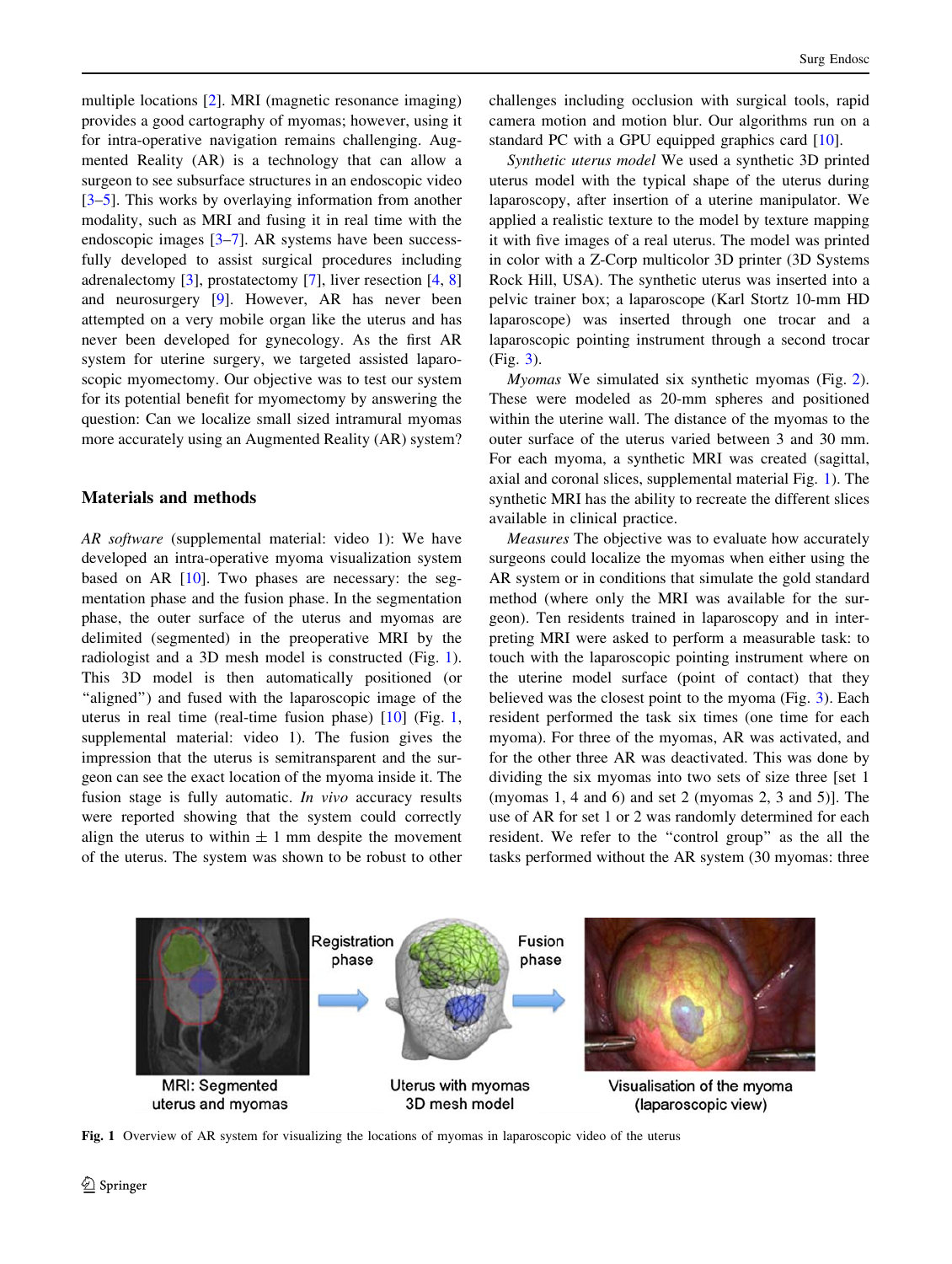<span id="page-2-0"></span>

Fig. 2 Six virtual myomas positioned within the uterus body. Each myoma was tested separately

Fig. 3 On the *left*: external view of the pelvic trainer with the pointing instrument used to assess task 1. On the right: laparoscopic images of uterus model with rendered virtual myomas with the pointing instrument



myomas per resident, ten residents) and the ''AR group'' as the all the tasks performed with the AR system activated. In total, 60 myomas were tested (30 samples for control and 30 samples for AR). The AR software was used to automatically measure the distance  $d$  in mm between the point of contact on the uterine surface and the myoma. We denote  $d_1$  in mm to be a sample distance for the control group and  $d_2$  in mm to be a sample distance for the AR group. We compared these distances to the true shortest distance  $(d_0$  in mm) to obtain accuracy measures  $|d_1 - d_0|$ and  $|d_2 - d_0|$ .  $|d_{(1 \text{ or } 2)} - d_0|$  was measured for each myoma (if this distance was zero, it meant the surgeon touched the surface at the closest point to the myoma). The time between the insertion of the pointer and the localization of the closest point was also measured for all the myomas. The surgeon was then asked to evaluate the difficulty of the task using a Likert scale [task complexity: How complex was the procedure? very easy, easy, moderately difficult, difficult, very difficult corresponding, respectively, to scores of difficulty: 0, 1, 2, 3 and 4, corresponding to one of the items (simplified) described in the Surgical Task Load Index (SURG-TLX)] [\[11](#page-5-0)].

Statistical analysis: Statistical analysis was performed using Stata software, version 13 (StataCorp, College Station, TX, U.S.). The tests were two-sided, with a type I error set at  $\alpha = 0.05$ . Random effects models were used to compare accuracy, time of the localization and surgeon's appreciation between control and AR groups. These models allow to study fixed effects as group (control or AR) taking into account between and within surgeon variability (random effects) due to repeated correlated data for a same surgeon. The normality of residual was studied for each model, by the Shapiro–Wilk test.

### Results: (Table [1\)](#page-3-0)

Accuracy and time of the localization The mean accuracy in the control group  $(|d_2 - d_0|)$  was 16.80 mm [0.1–52.2]. In the AR group, the mean accuracy  $(|d_1 - d_0|)$  was 0.64 mm [0.01–4.71] with  $p < 0.001$  between the two groups (Table [1\)](#page-3-0). Intra-class correlation coefficient (ICC) according to surgeon was 9 % (low ICC, which means no dependence in between every single task of one surgeon).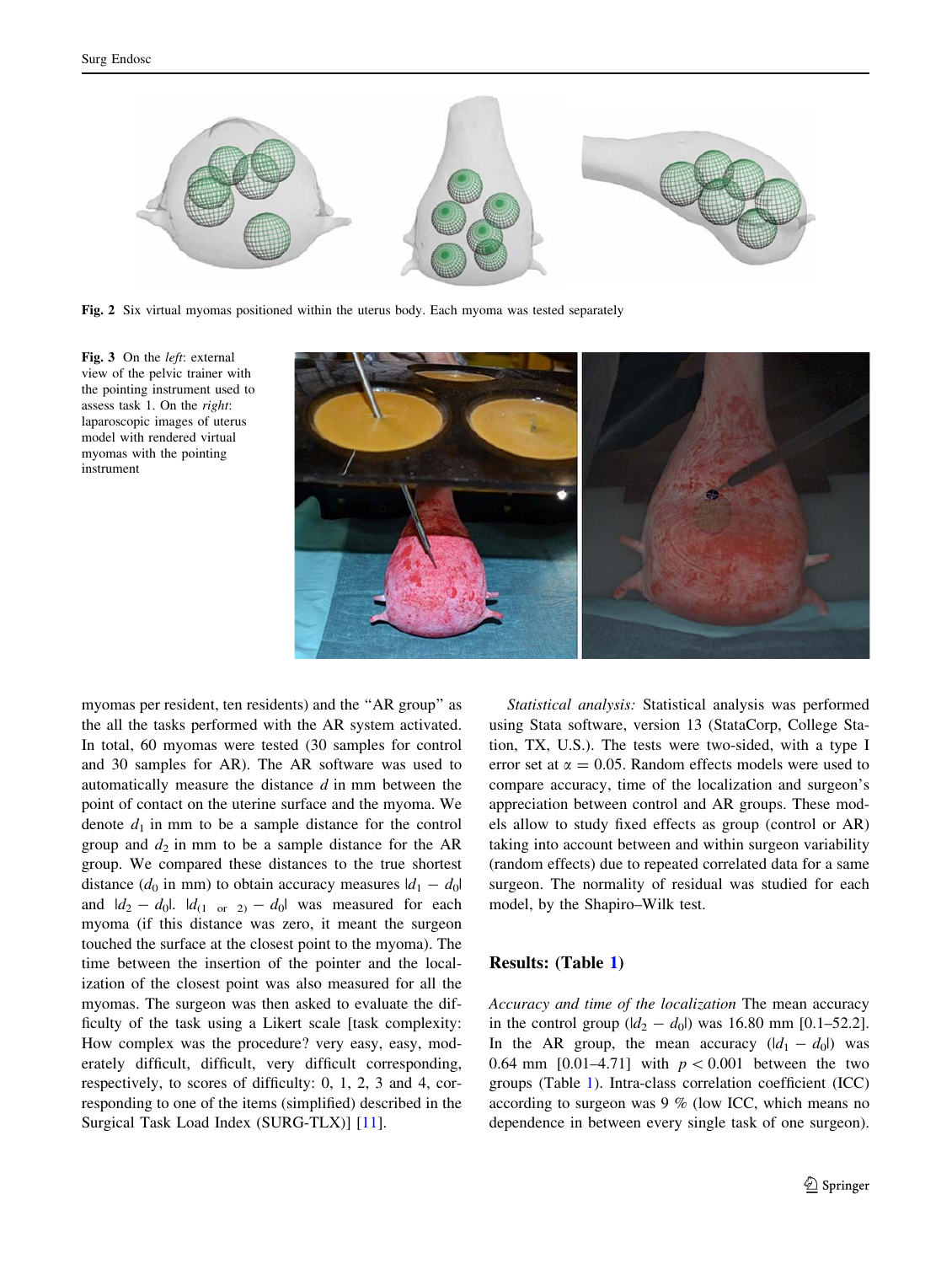<span id="page-3-0"></span>Table 1 Results of accuracy, time and difficulty, all data are expressed as mean ± SE

|       | Mean accuracy           |                         | Mean time        |                 | Mean difficulty         |                  |
|-------|-------------------------|-------------------------|------------------|-----------------|-------------------------|------------------|
|       | AR                      | Control                 | AR               | Control         | AR.                     | Control          |
| R01   | $0.47 \pm 0.6$          | $11.6 \pm 15.4$         | $18.16 \pm 10.3$ | $12.0 \pm 3.3$  | $1.00 \pm 0.0$          | $2.33 \pm 0.6$   |
| R02   | $1.87 \pm 3.0$          | $23.9 \pm 7.4$          | $6.44 \pm 2.5$   | $10.3 \pm 3.7$  | $1.33 \pm 0.6$          | $2.33 \pm 0.6$   |
| R03   | $0.07 \pm 0.1$          | $27.3 \pm 17.1$         | $23.53 \pm 8.1$  | $32.1 \pm 16.7$ | $0.33 \pm 0.6$          | $2.67 \pm 0.6$   |
| R04   | $0.38 \pm 0.2$          | $5.2 \pm 4.8$           | $39.60 \pm 32.9$ | $23.1 \pm 6.0$  | $1.33 \pm 0.6$          | $1.33 \pm 0.6$   |
| R05   | $0.32 \pm 0.3$          | $21.7 \pm 12.1$         | $14.09 \pm 6.8$  | $22.5 \pm 10.8$ | $1.00 \pm 0.0$          | $2.67 \pm 0.6$   |
| R06   | $0.64 \pm 1.1$          | $14.4 \pm 11.5$         | $14.55 \pm 2.6$  | $16.9 \pm 7.0$  | $0.33 \pm 0.6$          | $2.33 \pm 0.6$   |
| R07   | $1.68 \pm 2.6$          | $29.5 \pm 13.8$         | $21.93 \pm 5.2$  | $18.9 \pm 7.9$  | $1.67 \pm 1.2$          | $2.00 \pm 0.0$   |
| R08   | $0.23 \pm 0.1$          | $0.9 \pm 1.3$           | $17.27 \pm 3.0$  | $34.6 \pm 7.8$  | $0.00 \pm 0.0$          | $3.00 \pm 0.0$   |
| R09   | $0.08 \pm 0.0$          | $6.8 \pm 6.4$           | $18.72 \pm 9.8$  | $14.7 \pm 3.1$  | $0.67 \pm 0.6$          | $2.33 \pm 0.6$   |
| R10   | $0.65 \pm 0.7$          | $26.6 \pm 25.3$         | $12.54 \pm 11.0$ | $11.0 \pm 2.6$  | $1.00 \pm 0.0$          | $2.67 \pm 0.6$   |
| Total | $0.64 \pm 1.26^{\circ}$ | $16.8 \pm 8.94^{\circ}$ | $18.68 \pm 13.4$ | $19.6 \pm 10.6$ | $0.87 \pm 0.68^{\rm b}$ | $2.37 \pm 0.6^b$ |

AR Augmented Reality group, R resident 1–10

<sup>a</sup>  $p < 0.001$ ; <sup>b</sup>  $p < 0.001$ 

In the control group, the mean time to perform the task was 18.68 [6.4–47.1] s compared to 19.6 [3.9–77.5] s in the AR group ( $p = 0.73$ ). ICC according to surgeon was 21 %.

Surgeon's appreciation The mean score of difficulty (evaluated for each myoma) was  $2.4$  [[1–4\]](#page-4-0) versus 0.87 [0–4], respectively, for the control and the AR group with  $p < 0.001$  with no ICC according to surgeon.

# **Discussion**

Research on AR in gynecology has never been reported. One of the reasons is most likely the technical challenge, as the uterus and ovaries are very mobiles organs. Moreover, there is no automatic segmentation available for abdominal MRI [[12\]](#page-5-0), and the segmentation phase is still manually based. The radiologist must delimit the entire surface of the uterus and the entire surface of all the myomas. This phase is time consuming but not truly challenging. Our system solves the most challenging phase: the registration phase. The main problem is to achieve registration accurately, reliably and in real time. Currently, the main approach for registration is SLAM (simultaneous localization and mapping). This technique, which can be used without any other hardware such as magnetic or optical tracking devices [[6,](#page-4-0) [7](#page-4-0)], is usable when the surgical scene is approximately rigid. However, it fails when there is a mobile organ such as the uterus because it requires the entire scene to be rigid. Moreover, even if the scene is rigid, SLAM during laparoscopy is still proving challenging, due to the repeated nature of tissue texture, rapid camera motion, blur appearance changes caused by blood or coagulation. We used a novel two-phase approach (Wide-Baseline Multi-Texturemap Registration) that was shown to significantly outperform SLAM [[10\]](#page-5-0).

Our study shows that the AR improved the mean accuracy of localization by a factor of about 20. There was no significant difference in the time to perform the task. When observing residents completing the task, this appears to be due to the time spent on ''fine localization.'' This is because when the AR system was activated the residents spent more time to perfect the localization to submillimeter accuracy. This was not observed with the control group, since without AR, once the surgeon had decided on the point of contact it was not usually refined. Without the AR, the first phase of ''global'' localizations seems to be longer. Using the AR, in one case and for a posterior myoma with a difficult approach, the localization was defined as ''difficult" (score  $=$  3) and 27 localizations (for a total of 30) were defined as "easy" or "very easy." Without AR, 29 localizations were defined as ''moderately difficult'' or ''difficult.'' Although this score of complexity is subjective, it portrays the confidence of the surgeon in the localization of the myoma. The localization of myomas during laparoscopy can be very simple when the deformation of the serosa is present, but for small myoma, it can be difficult since there is no tactile feedback. Moreover, although MRI provides a good cartography of myomas, to transpose it for intra-operative navigation using a 2D vision is still challenging. The radiologist anatomical landmarks are at times different than those used by surgeons [[13](#page-5-0)]. The range of accuracy in the control group  $[0.1–52.2(1)]$  shows that MRI might be completely misinterpreted. The highest number in the control group range (52, 17) corresponds to localization on the wrong side of the uterus. We can argue that this is due to the inexperience of the resident (e.g., more experimented surgeon might have decreased the significance of the results), but on the other hand, wrong side error is still, unfortunately, an important issue in surgery even for trained surgeons and even when surgery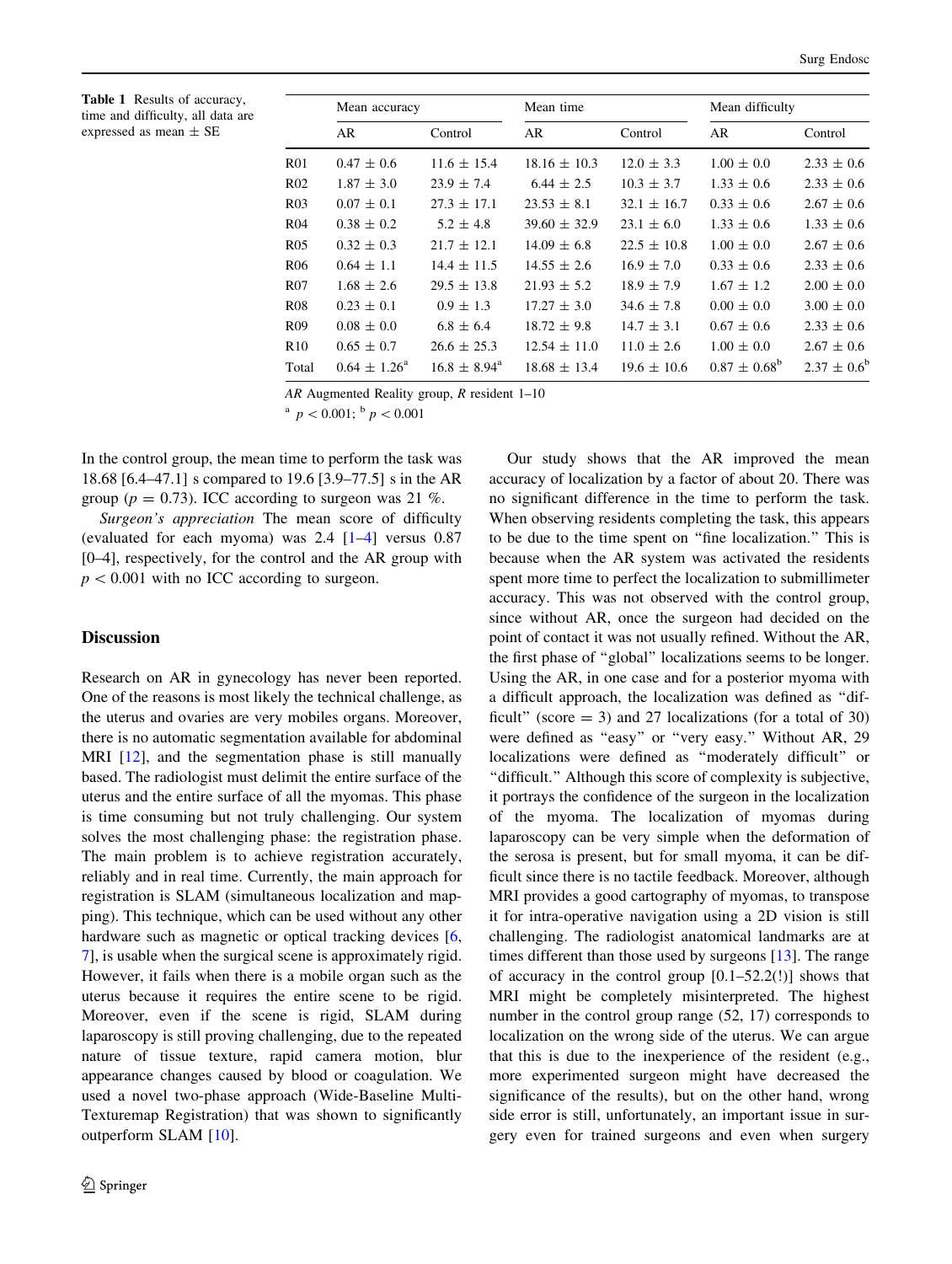<span id="page-4-0"></span>concerns a very well determined side of the patient (joint, ureter, etc.) [\[14–16](#page-5-0)].

The choice of 2-cm fibroids was made to model cases when interstitial myomas do not deform the surface of the uterus, which makes them hard to localize [\[17\]](#page-5-0). No myomas were physically present in the model to avoid any bias of adding information of tactile feedback in the model or any deformation, as the objective was to compare MRI ''navigation and tracking'' to MRI plus AR ''navigation and tracking.'' Of course, an isolated 2-cm myoma is rarely an indication for surgery [[18\]](#page-5-0), but 2-cm or less myomas are often present in patients with multiples myomas [\[19,](#page-5-0) [20\]](#page-5-0), and recurrence after laparoscopic myomectomy has been described as more likely than after laparotomy. Because the localization of these myomas is still challenging, small myomas are probably more often left in place after laparoscopy  $[20-22]$ . This indicates the necessity of a better localization of the myomas during laparoscopy [\[20–22\]](#page-5-0): Recurrence rate 5 years after laparoscopic myomectomy reaches 50 % or more in many series reported in the literature [[20,](#page-5-0) [22,](#page-5-0) [23\]](#page-5-0). Robotic myomectomy also requires technical improvements since the residual fibroids volume was described as much as five times greater then after laparotomy [[24\]](#page-5-0). The cost-effectiveness of MRI [compared to ultrasound (US)] has to be proved. However, MRI is the most sensitive modality of imaging (for identification of uterine fibroids (particularly for detection of small fibroids) and in differentiating leiomyoma from adenomyosis) [\[25](#page-5-0)–[29\]](#page-5-0). Moreover, our system runs on a standard Intel i7 desktop PC costing <1000 Euros (with the cost dropping each year for the same level of hardware) and does not need any other device.

Owing to the fact that no previous data was reported, no sample estimation was carried out. We performed a post hoc estimation to ensure the statistical power of our study and to define sample size for future research in this field. For the measure of accuracy, the statistical power seems satisfactory with a high effect size [1.53 (CI 95 % [0.95; 2.11]), 16.81 mm  $\pm$  14.86 vs. 0.64 mm  $\pm$  1.26]. This effect size (difference between the means divided by standard deviation) is above 0.8 and classified as "large" [[30\]](#page-5-0) (magnitude of improvement between the two groups considered as major). The statistical power was greater than 95 % (taking into account between and within surgeon variability (random effects) due to repeated correlated data for the same surgeon). These results confirmed that the statistical power was satisfactory and confirmed that the sample size was sufficient.

# **Conclusion**

In an experimental model, using our new method of fusion of both MRI and laparoscopic images, the myomas can be seen inside the uterus during a laparoscopic procedure

(real-time fusion). Our new AR system enhances the accuracy of the localization of myomas by a factor of about twenty. The comfort of surgeons is also enhanced with an easier localization of myomas. This could be a way to make laparoscopic myomectomy easier, safer and faster. The different steps of surgery could also be planned preoperatively using this method. For example, the optimized incision could be predefined before laparoscopic surgery and then visualized during fusion to guide the surgeon (video 1). The technique could be used in other gynecological surgeries with slight adaptation, such as endometriotic nodules and ovarian cysts [[31\]](#page-5-0). In the near future, intra-operative localization of all anatomical structures (including ureters, uterine arteries, uterine cavity, insertion of the tube, complete vascularization of the myoma) will be possible using our AR system.

Acknowledgments We want to thank Rochette E. and Comptour A. (assistance in proofreading the article).

#### Compliance with ethical standards

Disclosures N. Bourdel, T. Collins, D. Pizarro, A. Bartoli, D. Da Ines, B. Pereira, M. Canis have no conflicts of interest or financial ties to disclose.

#### References

- 1. Trew G, Pistofidis G, Pados G, Lower A, Mettler L, Wallwiener D et al (2011) Gynaecological endoscopic evaluation of 4 % icodextrin solution: a European, multicentre, double-blind, randomized study of the efficacy and safety in the reduction of de novo adhesions after laparoscopic gynaecological surgery. Hum Reprod 26(8):2015–2027
- 2. Desai P, Patel P (2011) Fibroids, infertility and laparoscopic myomectomy. J Gynecol Endosc Surg 2(1):36–42
- 3. Marescaux J, Rubino F, Arenas M, Mutter D, Soler L (2004) Augmented-reality-assisted laparoscopic adrenalectomy. JAMA 292(18):2214–2215
- 4. Pessaux P, Diana M, Soler L, Piardi T, Mutter D, Marescaux J (2014) Towards cybernetic surgery: robotic and augmented reality-assisted liver segmentectomy. Langenbecks Arch Surg 400(3):381–385
- 5. Pessaux P, Diana M, Soler L, Piardi T, Mutter D, Marescaux J (2014) Robotic duodenopancreatectomy assisted with augmented reality and real-time fluorescence guidance. Surg Endosc 28(8):2493–2498
- 6. Nakamoto M, Nakada K, Sato Y, Konishi K, Hashizume M, Tamura S (2008) Intraoperative magnetic tracker calibration using a magneto-optic hybrid tracker for 3-D ultrasound-based navigation in laparoscopic surgery. IEEE Trans Med Imaging 27(2):255–270
- 7. Simpfendorfer T, Baumhauer M, Muller M, Gutt CN, Meinzer HP, Rassweiler JJ et al (2011) Augmented reality visualization during laparoscopic radical prostatectomy. J Endourol 25(12):1841–1845
- 8. Soler L, Nicolau S, Pessaux P, Mutter D, Marescaux J (2014) Real-time 3D image reconstruction guidance in liver resection surgery. Hepatobiliary Surg Nutr 3(2):73–81